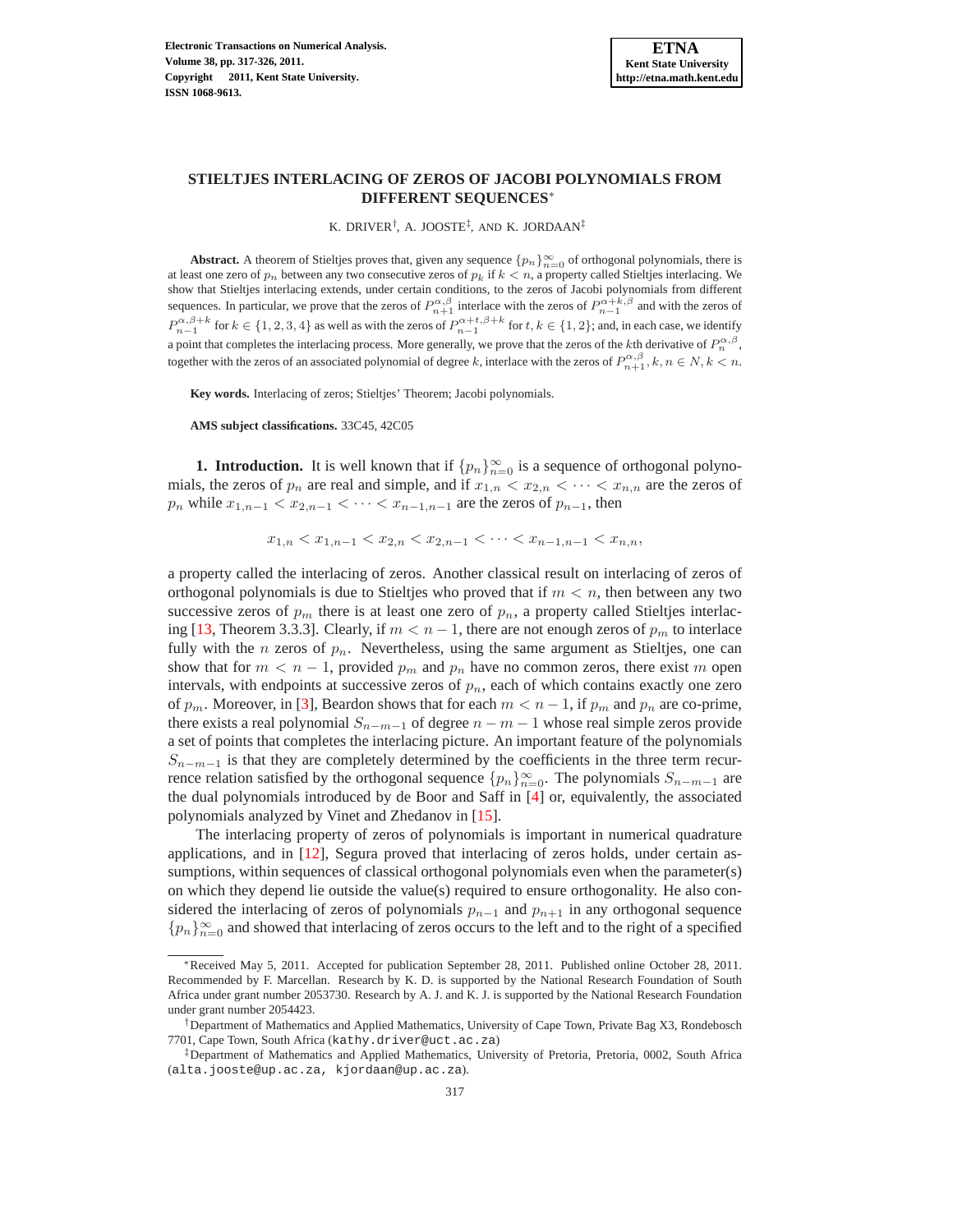point [\[12,](#page-9-2) Theorem 1]. Segura identified this point in terms of the coefficients in the three term recurrence relation satisfied by  $\{p_n\}_{n=0}^{\infty}$ ; equivalently, it is the zero of the linear de Boor-Saff polynomial [\[3](#page-8-0), Theorem 3]. Stieltjes interlacing was studied for the zeros of polynomials from different sequences of one-parameter orthogonal families, namely, Gegenbauer polynomials  $C_n^{\lambda}$  and Laguerre polynomials  $L_n^{\alpha}$  in [\[5\]](#page-9-3) and [\[6](#page-9-4)], respectively, and associated polynomials analogous to the de Boor-Saff polynomials were identified in each case. Related work in which recurrence relations for  ${}_2F_1$  functions are considered can be found in [\[9\]](#page-9-5).

In a generalization that is complementary to that of Segura in [\[12](#page-9-2)], it was proved in [\[7\]](#page-9-6) that the zeros of  $P_n^{\alpha,\beta}$  interlace with the zeros of polynomials from some different Jacobi sequences, including those of  $P_n^{\alpha-t,\beta+k}$  and  $P_{n-1}^{\alpha+t,\beta+k}$  for  $0 \le t, k \le 2$ , thereby confirming and extending a conjecture made by Richard Askey in [\[2\]](#page-8-2). Numerical examples were given to illustrate that, in general, if t or  $k$  is greater than 2, interlacing of zeros need not necessarily occur.

In this paper, we investigate the extent to which Stieltjes interlacing holds between the zeros of two Jacobi polynomials if each polynomial belongs to a sequence generated by a different value of the parameter  $\alpha$  and/or  $\beta$ . We also identify, in each case, a polynomial that plays the role of the de Boor-Saff polynomial [\[3](#page-8-0), [4](#page-8-1)], in the sense that its zeros provide a (non-unique) set of points that complete the interlacing process.

**2. Results.** We recall that, for  $\alpha$ ,  $\beta > -1$ , the sequence of Jacobi polynomials  $\{P_n^{\alpha,\beta}\}_{n=0}^{\infty}$ is orthogonal with respect to the weight function  $w(x) = (1-x)^{\alpha}(1+x)^{\beta}$  on  $(-1,1)$  and satisfies the three term recurrence relation [\[13\]](#page-9-0)

<span id="page-1-1"></span>
$$
(2.1) \frac{2(n+1)(n+\alpha+\beta+1)}{(2n+\alpha+\beta+1)(2n+\alpha+\beta+2)} P_{n+1}^{\alpha,\beta}(x)
$$
  
= 
$$
\left(x - \frac{\beta^2 - \alpha^2}{(2n+\alpha+\beta)(2n+\alpha+\beta+2)}\right) P_n^{\alpha,\beta}(x) - \frac{2(n+\alpha)(n+\beta)}{(2n+\alpha+\beta)(2n+\alpha+\beta+1)} P_{n-1}^{\alpha,\beta}(x).
$$

<span id="page-1-0"></span>Our first four results consider cases when Stieljes interlacing occurs between the zeros of Jacobi polynomials from different sequences whose degrees differ by two.

THEOREM 2.1.

*(i)* If  $P_{n-1}^{\alpha+t,\beta}$  and  $P_{n+1}^{\alpha,\beta}$  are co-prime, then

- (a) the zeros of  $P_{n-1}^{\alpha+t,\beta}$  and  $\frac{\beta^2-\alpha^2+t(\beta-\alpha+2n(n+\beta+1))}{(2n+\alpha+\beta+t)(2n+\alpha+\beta+2)}$  interlace with the zeros of  $P_{n+1}^{\alpha,\beta}$  for fixed  $t \in \{0,1,2\}$ ;
- *(b)* the zeros of  $P_{n-1}^{\alpha+3,\beta}$  and  $\frac{n(n+\alpha+\beta+2)+(\alpha+2)(n-\alpha+\beta)}{(n+\alpha+2)(n+\alpha+\beta+2)}$  interlace with the zeros  $\alpha \in \mathbb{R}^{n,\beta}$ . *of*  $P_{n+1}^{\alpha,\beta}$ ;
- (c) the zeros of  $P_{n-1}^{\alpha+4,\beta}$  and  $\frac{2n(n+\alpha+\beta+3)+(\alpha+3)(\beta-\alpha)}{2n(n+\alpha+\beta+3)+(\alpha+3)(\alpha+\beta+2)}$  *interlace with the zeros* of  $P_{n+1}^{\alpha,\beta}$ .
- *(ii)* If  $P_{n-1}^{\alpha+t,\beta}$  and  $P_{n+1}^{\alpha,\beta}$  are not co-prime, they have one common zero located at the *respective points identified in (i) (a) to (c) and the*  $n-1$  *zeros of*  $P_{n-1}^{\alpha+t,\beta}$  *interlace* with the remaining n (non-common) zeros of  $P_{n+1}^{\alpha,\beta}$ .

REMARK 2.2. A theorem due to Gibson [\[8](#page-9-7)] proves that if  $\{p_n\}_{n=0}^{\infty}$  is any orthogonal sequence, the polynomials  $p_{n+1}$  and  $p_m$ ,  $m = 1, 2, \ldots, n-1$  can have at most min $\{m, n-m\}$ common zeros. Theorem [2.1](#page-1-0) (ii) extends Gibson's result to Jacobi polynomials of degree  $n-1$ and  $n + 1$  from different orthogonal sequences.

REMARK 2.3. The case  $t = 0$  in Theorem [2.1](#page-1-0) (i) was proved by Segura [\[12](#page-9-2), Section 3.1]. For completeness and the convenience of the reader, we provide an alternative proof of this case.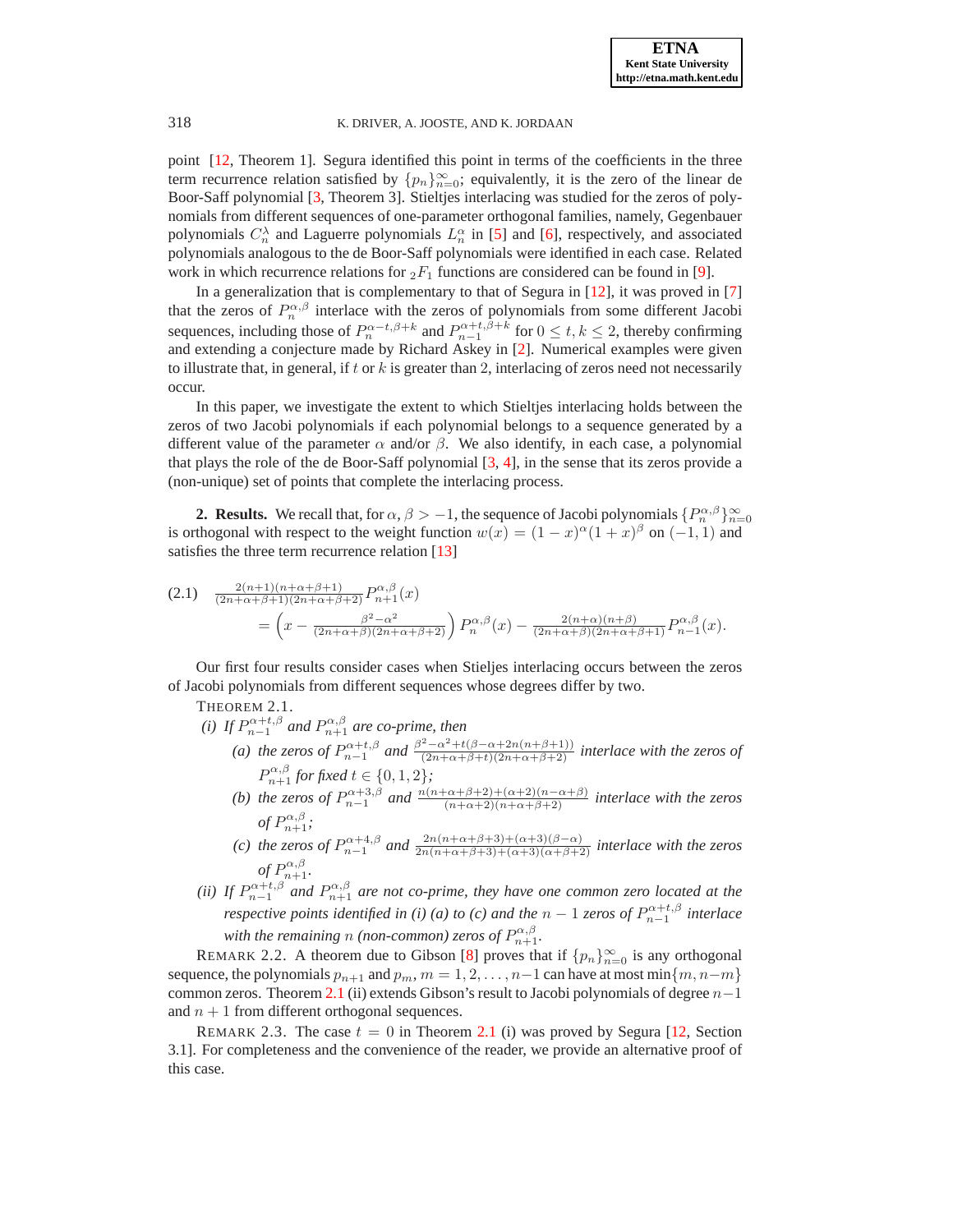## <span id="page-2-1"></span>STIELTJES INTERLACING OF ZEROS OF JACOBI POLYNOMIALS 319

Since Jacobi polynomials satisfy the symmetry property [\[10](#page-9-8), p. 82, Equation (4.1.1)]

(2.2) 
$$
P_n^{\alpha,\beta}(x) = (-1)^n P_n^{\beta,\alpha}(-x),
$$

we immediately obtain the following Corollary of Theorem [2.1.](#page-1-0)

COROLLARY 2.4.

- *(i)* If  $P_{n-1}^{\alpha,\beta+t}$  and  $P_{n+1}^{\alpha,\beta}$  are co-prime, then
	- (a) The zeros of  $P_{n-1}^{\alpha,\beta+t}$  and  $\frac{\beta^2-\alpha^2-t(\alpha-\beta+2n(n+\alpha+1))}{(2n+\alpha+\beta+t)(2n+\alpha+\beta+2)}$  *interlace with the zeros of*  $P_{n+1}^{\alpha,\beta}$  for fixed  $t \in \{1,2\}$ ;
	- (b) The zeros of  $P_{n-1}^{\alpha,\beta+3}$  and  $-\frac{n(n+\alpha+\beta+2)+( \beta+2)(n-\beta+\alpha)}{(n+\beta+2)(n+\alpha+\beta+2)}$  interlace with the zeros of  $P_{n+1}^{\alpha,\beta}$ ;
	- (c) The zeros of  $P_{n-1}^{\alpha,\beta+4}$  and  $-\frac{2n(n+\alpha+\beta+3)+(3+\beta)(\alpha-\beta)}{2n(n+\alpha+\beta+3)+(\beta+3)(\alpha+\beta+2)}$  interlace with the ze*ros of*  $P_{n+1}^{\alpha,\beta}$ .
- *(ii)* If  $P_{n-1}^{\alpha,\beta+t}$  and  $P_{n+1}^{\alpha,\beta}$  are not co-prime, they have one common zero located at the *respective points identified in (i) (a) to (c) and the*  $n-1$  *zeros of*  $P_{n-1}^{\alpha,\beta+t}$  *interlace* with the remaining n (non-common) zeros of  $P_{n+1}^{\alpha,\beta}$ .

Numerical experiments suggest that results analogous to those proved in Theorem [2.1](#page-1-0) and its Corollary also hold as  $t$  varies continuously between  $0$  and  $4$ .

CONJECTURE 2.5. For  $t \in (0, 2)$ , if  $P_{n-1}^{\alpha+t,\beta}$  and  $P_{n+1}^{\alpha,\beta}$  are co-prime, the zeros of  $P_{n-1}^{\alpha+t,\beta}$ and  $\frac{\beta^2 - \alpha^2 + t(\beta - \alpha + 2n(n+\beta+1))}{(2n+\alpha+\beta+t)(2n+\alpha+\beta+2)}$  *interlace with the zeros of*  $P_{n+1}^{\alpha,\beta}$ .

Our next two results prove that Stieltjes interlacing of the zeros of Jacobi polynomials from different sequences also holds when both the parameters  $\alpha$  and  $\beta$  change within certain constraints.

<span id="page-2-0"></span>THEOREM 2.6.

*(i)* For each fixed  $j, k \in \{1, 2\}$ , if  $P_{n-1}^{\alpha+j, \beta+k}$  and  $P_{n+1}^{\alpha,\beta}$ 

- (a) are co-prime, then the zeros of  $P_{n-1}^{\alpha+j,\beta+k}$  and  $\frac{\beta-\alpha-n(k-j)}{\alpha+\beta+2+n(4-j-k)}$  interlace with *the zeros of*  $P_{n+1}^{\alpha,\beta}$ ;
- *(b) are not co-prime, they have one common zero located at the point identified in (i)* (*a)* and the  $n-1$  *zeros of*  $P_{n-1}^{\alpha+j,\beta+k}$  *interlace with the n remaining* (non-common) zeros of  $P_{n+1}^{\alpha,\beta}$ .
- (*ii*) If  $P_{n-1}^{\alpha+3,\beta+1}$  and  $P_{n+1}^{\alpha,\beta}$ 
	- (a) are co-prime, then the zeros of  $P_{n-1}^{\alpha+3,\beta+1}$  and  $\frac{n^2+n(\alpha+\beta+3)-(\alpha+2)(\alpha-\beta)}{n^2+n(\alpha+\beta+3)+(\alpha+2)(\alpha+\beta+2)}$  $\frac{n^2+n(\alpha+\beta+3)+(\alpha+2)(\alpha+\beta+2)}{n^2+n(\alpha+\beta+3)}$ *interlace with the zeros of*  $P_{n+1}^{\alpha,\beta}$ ;
	- *(b) are not co-prime, then they have one common zero located at the point identified in (ii)* (a) and the  $n-1$  *zeros of*  $P_{n-1}^{\alpha+3,\beta+1}$  *interlace with the*  $n$  *remaining* (non-common) zeros of  $P_{n+1}^{\alpha,\beta}$ .

(*iii*) If  $P_{n-1}^{\alpha+1,\beta+3}$  and  $P_{n+1}^{\alpha,\beta}$ 

- (*a*) are co-prime, then the zeros of  $P_{n-1}^{\alpha+1,\beta+3}$  and  $\frac{-n^2 n(\alpha+\beta+3) (\beta+2)(\alpha-\beta)}{n^2 + n(\alpha+\beta+3) + (\beta+2)(\alpha+\beta+2)}$  $\frac{n^2+n(\alpha+\beta+3)+(\beta+2)(\alpha+\beta+2)}{n^2+n(\alpha+\beta+3)(\alpha+\beta+2)}$ *interlace with the zeros of*  $P_{n+1}^{\alpha,\beta}$ ;
- *(b) are not co-prime, then they have one common zero located at the point identi*fied in (iii) (a) and the  $n-1$  *zeros of*  $P_{n-1}^{\alpha+1,\beta+3}$  interlace with the  $n$  remaining (non-common) zeros of  $P_{n+1}^{\alpha,\beta}$ .

<span id="page-2-2"></span>THEOREM 2.7.

- *(i) If the respective pairs of polynomials are co-prime, then*
	- (a) the zeros of  $P_{n-1}^{\alpha-1,\beta+1}$  and  $\frac{\alpha+\beta}{2n+\alpha+\beta}$  interlace with the zeros of  $P_{n+1}^{\alpha,\beta}$ ;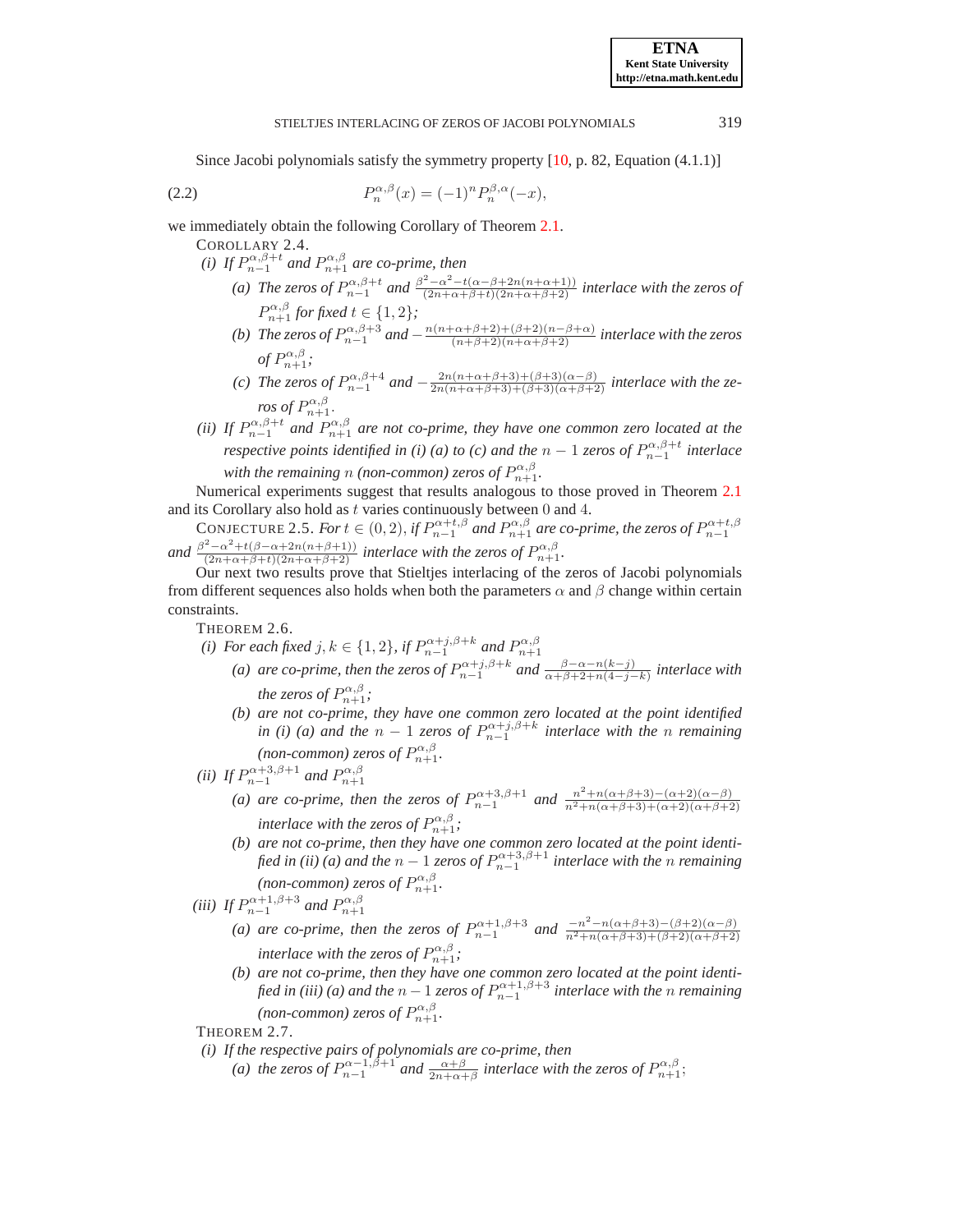- *(b)* the zeros of  $P_{n-1}^{\alpha-1,\beta+2}$  and  $\frac{-n+\beta+1}{n+\beta+1}$  interlace with the zeros of  $P_{n+1}^{\alpha,\beta}$ ;
- *(c)* the zeros of  $P_{n-1}^{\alpha+1,\beta-1}$  and  $\frac{-\alpha-\beta}{2n+\alpha+\beta}$  interlace with the zeros of  $P_{n+1}^{\alpha,\beta}$ ;
- (*d*) the zeros of  $P_{n-1}^{\alpha+2,\beta-1}$  and  $\frac{n-\alpha-1}{n+\alpha+1}$  interlace with the zeros of  $P_{n+1}^{\alpha,\beta}$ .
- *(ii) If the respective pairs of polynomials in (i) (a) to (d) are not co-prime, then they have one common zero located at the points identified in (i) (a) to (d) and the*  $n - 1$ *zeros of the respective polynomial of degree* n − 1 *in each case interlace with the* n  $(non\text{-}common)$  zeros of  $P_{n+1}^{\alpha,\beta}$ .

REMARK 2.8. Restrictions on the ranges of  $t$  and  $k$  are required in our theorems since, in general, Stieltjes interlacing is not retained between the zeros of Jacobi polynomials from different sequences, whose degrees differ by two.

Using Mathematica, we see that

When  $n = 5$ ,  $\alpha = 20.7$  and  $\beta = 0.5$ , the zeros of  $P_6^{\alpha,\beta}$  and  $P_4^{\alpha+5,\beta}$  or  $P_4^{\alpha,\beta-1}$  do not interlace, illustrating that Stieltjes interlacing does not hold in general for  $t > 4$ ,  $k = 0$  or  $t = 0, k < 0$ .

When  $t = k = -1$  and n,  $\alpha$  and  $\beta$  are chosen as in the example above, the zeros of  $P_4^{\alpha-1,\beta-1}$  and  $P_6^{\alpha,\beta}$  do not interlace.

The zeros of  $P_{n+1}^{\alpha,\beta}$  and those of  $P_{n-1}^{\alpha+4,\beta+1}$  or  $P_{n-1}^{\alpha+3,\beta+2}$  do not interlace when  $n=7$ ,  $\alpha = -0.9$  and  $\beta = 329.3$ .

We now state a general result for Stieltjes interlacing between the zeros of  $P_{n+1}^{\alpha,\beta}$  and the  $n - k$  zeros of the kth derivative of  $P_n^{\alpha,\beta}$ .

<span id="page-3-2"></span>**THEOREM 2.9.** Let  $P_n^{\alpha,\beta}$ ,  $\alpha,\beta > -1$ ,  $n \in \mathbb{N}$ , denote the Jacobi polynomial of degree n*.*

*(i)* For each  $k \in \{1, 2, \ldots, n-1\}$ , *there exist polynomials*  $G_k$  *and*  $H_k$  *of degree*  $k$  *such that*

<span id="page-3-3"></span>
$$
(2.3) \ \ (1-x^2)^k Q_{n,k} P_{n-k}^{\alpha+k,\beta+k}(x) = (n+1)H_{k-1}(x) P_{n+1}^{\alpha,\beta}(x) + G_k(x) P_n^{\alpha,\beta}(x),
$$

*where*  $Q_{n,k} = \frac{(n+\alpha+\beta+2)_{k-1}(2n+\alpha+\beta+2)}{2^{2k}}$  $\frac{2^{(n+1)(2n+\alpha+p+2)}}{2^{2k}}$  and  $\left(\right)$ <sub>k</sub> denotes the Pochhammer sym*bol [\[10](#page-9-8), p. 8, Equation (1.3.6)].*

- *(ii)* Let  $k \in \{1, 2, \ldots, n-1\}$ , k fixed. If  $P_{n+1}^{\alpha,\beta}$  and  $P_{n-k}^{\alpha+k,\beta+k}$  are co-prime, then the *zeros of the kth derivative of*  $P_n^{\alpha,\beta}$ , *together with the k real zeros of*  $G_k$ *, interlace* with the zeros of  $P_{n+1}^{\alpha,\beta}$ .
- *(iii)* Let  $k \in \{1, 2, ..., n-1\}$ , k fixed. If  $P_{n+1}^{\alpha,\beta}$  and  $P_{n-k}^{\alpha+k,\beta+k}$  have r common zeros, *then the*  $(n-2r)$  *non-common zeros of the product*  $G_k P_{n-k}^{\alpha+k,\beta+k}$ *, together with the* r common zeros of  $P_{n+1}^{\alpha,\beta}$  and  $P_{n-k}^{\alpha+k,\beta+k}$ , interlace with the  $(n+1-r)$  non-common *zeros of*  $P_{n+1}^{\alpha,\beta}$ .

**3. Proofs.** Jacobi polynomials are linked with the  ${}_2F_1$  Gauss hypergeometric polynomials via the following identity [\[1,](#page-8-3) p. 99]

<span id="page-3-1"></span>(3.1) 
$$
P_n^{\alpha,\beta}(x) = \frac{(\alpha+1)_n}{n!} {}_2F_1\left(-n, n+\alpha+\beta+1; \alpha+1; \frac{1-x}{2}\right).
$$

<span id="page-3-0"></span>In our proofs, we make use of this connection between Jacobi and  $_2F_1$  hypergeometric polynomials, as well as the following contiguous function relations satisfied by  ${}_2F_1$  polynomials.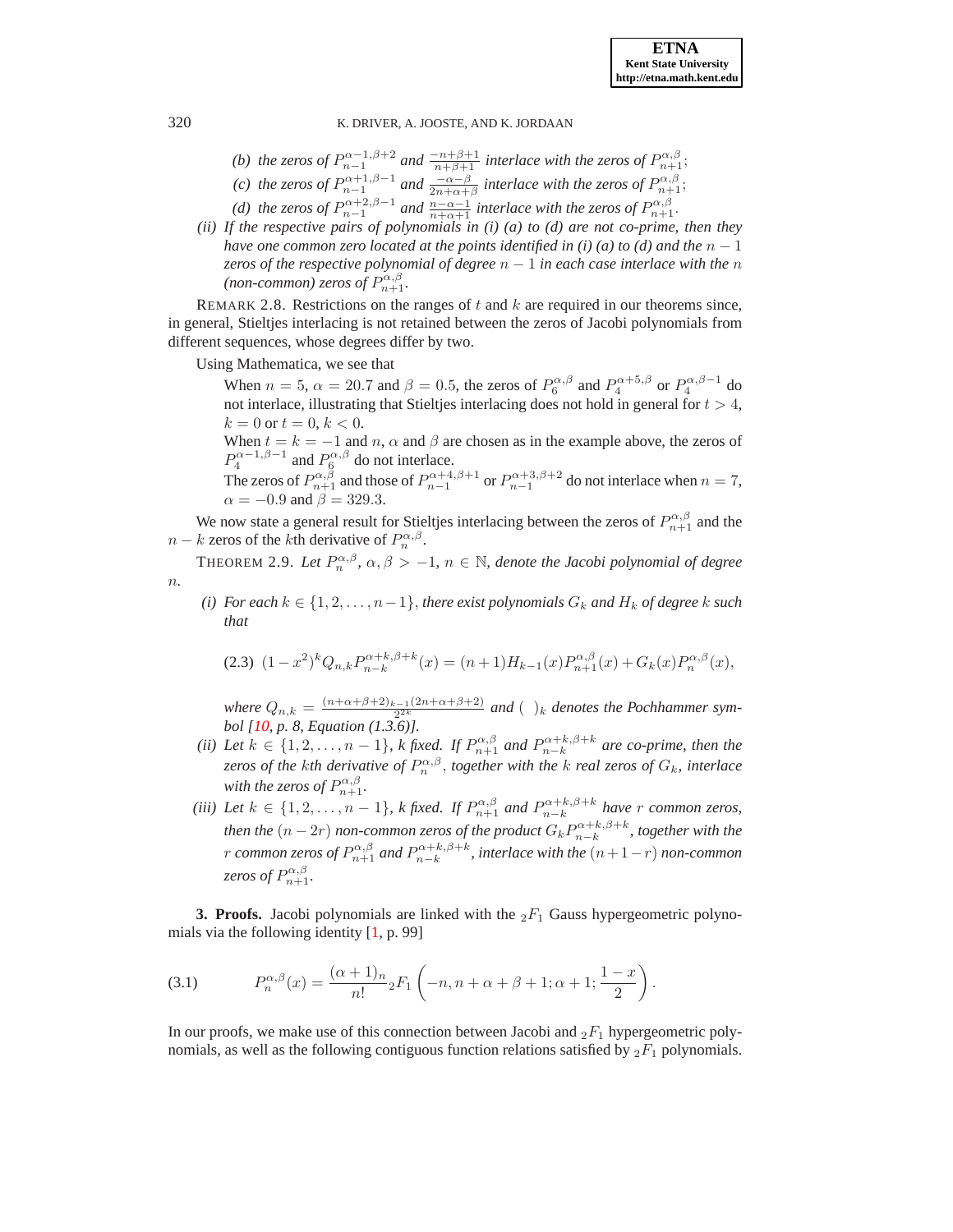<span id="page-4-7"></span><span id="page-4-3"></span><span id="page-4-0"></span>LEMMA 3.1. *Let*  $F_n = \frac{2F_1(-n, b; c; z)}{2}$  *and denote*  $\frac{2F_1(-n-1, b+1; c; z)}{2}$  *by*  $F_{n+1}(b+)$ *,*  $2F_1(-n+1, b+1; c-3; z)$  *by*  $F_{n-1}(b+, c-3)$  *and so on. Then,* (3.2)  $\left(\frac{b(c+n)}{(b+n)(b+n+1)}-z\right)F_n = \frac{b(c+n)}{(b+n)(b+n+1)}F_{n+1}(b+) + \frac{n(b-c)z}{c(b+n)}F_{n-1}(c+)$ (3.3)  $\left(\frac{c}{b+n+1} - z\right) F_n = \frac{c}{(b+n+1)} F_{n+1}(b+) + \frac{(b-c)nz^2}{c(c+1)} F_{n-1}(b+, c+2)$  $\left(\frac{c+n}{b+1}-z\right)\frac{1+b-c}{b+n-1}F_n=\frac{(1+b-c-nz)(c+n)}{(b+1)(b+n-1)}F_{n+1}(b+\right)+\frac{nz(1-z)^2}{c}$ (3.4)  $\left(\frac{c+n}{b+1}-z\right)\frac{1+b-c}{b+n-1}F_n = \frac{(1+b-c-nz)(c+n)}{(b+1)(b+n-1)}F_{n+1}(b+) + \frac{nz(1-z)}{c}F_{n-1}(b+2,c+)$  $\left(\frac{c+n}{b+n+1}-z\right)F_n = \frac{c+n}{b+n+1}F_{n+1}(b+) - \frac{z(z-1)n}{c}$ (3.5)  $\left(\frac{c+n}{b+n+1}-z\right)F_n=\frac{c+n}{b+n+1}F_{n+1}(b+)-\frac{z(z-1)n}{c}F_{n-1}(b+,c+)$ (3.6)  $\left(\frac{c(c+1)}{(b+1)(c+n+1)} - z\right) F_n = \frac{c+c^2-bnz+cnz}{(b+1)(c+n+1)} F_{n+1}(b+)$  $+\frac{n(b-c)(b+n+1)z^3}{c(c+1)(c+2)}F_{n-1}(b+2,c+3)$ (3.7)  $\frac{(b-c+1)}{(b+1)(b+n+1)}F_n = \frac{b-c+1-z(b+n+1)}{(b+1)(b+n+1)}F_{n+1}(b+) - \frac{z^2-z}{c}F_n(b+2,c+)$ (3.8)  $(c-z(b+1-n)) F_n = (c+2nz-nz^2\frac{1+b+n}{b+1-c}) F_{n+1}(b+)$ 

<span id="page-4-10"></span><span id="page-4-9"></span><span id="page-4-6"></span><span id="page-4-4"></span>
$$
(5.8) \quad (c-z(b+1-n)) \, F_n = \left( \frac{c+2nz-nz}{b+1-c} \right) F_{n+1}(b+1) + \frac{n(b+1)(b+2)((z-1)z)^2(b+1+n)}{(b+1-c)c(c+1)} F_{n-1}(b+3, c+2) \right)
$$

<span id="page-4-8"></span>
$$
(3.9)
$$
\n
$$
\left(z - \frac{c(c+1)}{(1+c+n)(1+b)-cn}\right)F_n = -\frac{c+c^2-bnz+2cnz+nz^2+bxz^2+n^2z^2}{1+c-cn+n+b+bc+bn}F_{n+1}(b+)+\n+ \frac{(b+1)(b+2)(1+b+n)(1+c+n)n(z-1)z^3}{c(c+1)(c+2)(1+c-cn+n+b+bc+bn)}F_{n-1}(b+3,c+3)
$$

<span id="page-4-5"></span>(3.10)

$$
\left(1 - \frac{(b+1)(2+c+2n)-cn}{c(c+2)}z\right)F_n = \left(1 - \frac{2(b-c)n}{c(c+2)}z - \frac{n(b-c)(1+b+n)}{c(c+1)(c+2)}z^2\right)F_{n+1}(b+)
$$

$$
+ \frac{a}{c^2(c+1)^2(c+2)^2(c+3)}F_{n-1}(b+3, c+4)
$$

*where*  $a = (b+1)(b+2)(b-c)(c+n+1)(c+n+2)(1+b+n)z^4n$ . *Proof.* For each  $j = 1, 2, ..., n$ , the coefficient of  $z<sup>j</sup>$  on the left-hand side of [\(3.2\)](#page-4-0) is

$$
\frac{2b(c+n)(-n)j(b)j}{(b+n)(b+n+1)(c)j(j)!} - \frac{2(-n)j-1(b)j-1}{(c)j-1(j-1)!}
$$
\n
$$
= \frac{2(-n)j-1(b)j-1}{(b+n)(b+n+1)(c)j(j)!} (b(c+n)(-n+j-1)(b+j-1) - j(c+j-1)(b+n)(b+n+1))
$$

while the coefficient of  $z^j$  on the right-hand side of [\(3.2\)](#page-4-0) is given by

$$
\begin{split} &\frac{2b(c+n)(-n-1)_j(b+1)_j}{(b+n)(b+n+1)(c)_jj!}+\frac{2n(b-c)}{c(b+n)}\frac{(-n+1)_{j-1}(b)_{j-1}}{(c+1)_{j-1}(j-1)!} \\ &=\frac{2(-n)_{j-1}(b)_{j-1}}{(b+n)(b+n+1)(c)_jj!}\left((c+n)(-n-1)(b+j-1)(b+j)-j(b-c)(-n+j+1)(b+n+1)\right). \end{split}
$$

A straightforward calculation shows that these coefficients are equal and the result follows. The other identities can be proved in the same way by comparing coefficients.  $\Box$ 

REMARK 3.2. The identities in Lemma [3.1](#page-3-0) follow from the contiguous relations for  ${}_2F_1$ hypergeometric polynomials [\[11,](#page-9-9) p. 71]. A useful algorithm in this regard is available as a computer package [\[14](#page-9-10)].

The following Lemma simplifies the proofs of Theorem [2.1](#page-1-0) and Theorem [2.6.](#page-2-0)

<span id="page-4-2"></span>LEMMA 3.3. Let  $\{p_n\}_{n=0}^{\infty}$  be a sequence of polynomials orthogonal on the (finite or *infinite) interval*  $(c, d)$ *. Let*  $g_{n-1}$  *be any polynomial of degree*  $n - 1$  *that for each*  $n \in \mathbb{N}$ *satisfies*

<span id="page-4-1"></span>
$$
(3.11) \t\t g_{n-1}(x) = a_n(x)p_{n+1}(x) - (x - A_n)b_n(x)p_n(x)
$$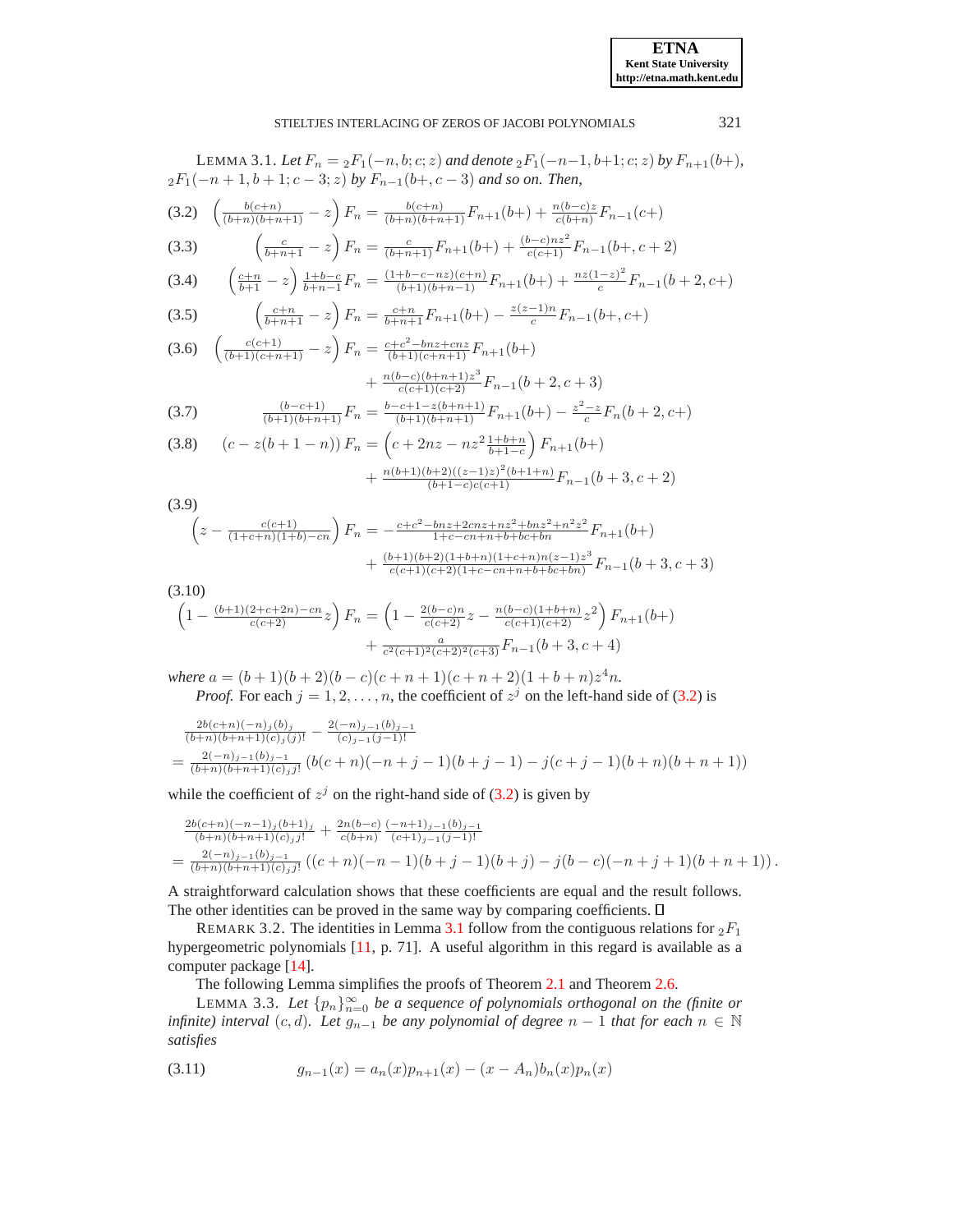*for some constant*  $A_n$  *and some functions*  $a_n(x)$  *and*  $b_n(x)$ *, with*  $b_n(x) \neq 0$  *for*  $x \in (c, d)$ *. Then, for each*  $n \in \mathbb{N}$ *,* 

- *(i) the zeros of*  $g_{n-1}$  *are all real and simple and, together with the point*  $A_n$ *, they interlace with the zeros of*  $p_{n+1}$  *if*  $g_{n-1}$  *and*  $p_{n+1}$  *are co-prime;*
- *(ii) if*  $g_{n-1}$  *and*  $p_{n+1}$  *are not co-prime, they have one common zero located at*  $x = A_n$ *and the*  $n - 1$  *zeros of*  $g_{n-1}$  *interlace with the* n *(non-common) zeros of*  $p_{n+1}$ *.*

*Proof.* Let  $w_1 < w_2 < \cdots < w_{n+1}$  denote the zeros of  $p_{n+1}$ .

(i) Since  $p_n$  and  $p_{n+1}$  are always co-prime, and by assumption  $b_n(x) \neq 0$  for  $x \in (c, d)$ and  $p_{n+1}$  and  $g_{n-1}$  are co-prime, we deduce from [\(3.11\)](#page-4-1) that  $A_n \neq w_k$  for any  $k \in \{1, 2, \ldots, n+1\}$ . Evaluating [\(3.11\)](#page-4-1) at  $w_k$  and  $w_{k+1}$ , we obtain

<span id="page-5-0"></span>
$$
(3.12) \qquad \frac{g_{n-1}(w_k)g_{n-1}(w_{k+1})}{p_n(w_k)p_n(w_{k+1})} = (w_k - A_n)(w_{k+1} - A_n)b_n(w_k)b_n(w_{k+1}),
$$

for each  $k \in \{1, 2, \ldots, n\}$ . Since  $w_k$  and  $w_{k+1} \in (c, d)$  while  $b_n$  does not change sign in  $(c, d)$ , we know that  $b_n(w_k)b_n(w_{k+1}) > 0$ . Hence, the right-hand side of [\(3.12\)](#page-5-0) is positive if and only if  $A_n \notin (w_k, w_{k+1})$ . Since  $p_n(w_k)p_n(w_{k+1}) < 0$  for each  $k \in \{1, 2, ..., n\}$  because the zeros of  $p_n$  and  $p_{n+1}$  are interlacing, we deduce that, provided  $A_n \notin (w_k, w_{k+1}), g_{n-1}$  has a different sign at consecutive zeros of  $p_{n+1}$  and therefore has an odd number of zeros (counting multiplicity) in each interval  $(w_k, w_{k+1}), k \in \{1, 2, ..., n\}$ , apart from one interval that may contain the point  $A_n$ . It follows from the Intermediate Value Theorem that for each  $n \in \mathbb{N}$  the  $n-1$  real simple zeros of  $g_{n-1}$ , together with the point  $A_n$ , interlace with the  $n+1$ zeros of  $p_{n+1}$ .

(ii) If  $p_{n+1}$  and  $g_{n-1}$  have common zeros, it follows from [\(3.11\)](#page-4-1) that there can only be one common zero at  $x = A_n$  since  $p_n$  and  $p_{n+1}$  are co-prime. For  $x \neq A_n$  we can rewrite  $(3.11)$  as

<span id="page-5-1"></span>
$$
(3.13) \tG_{n-2}(x) = a_n(x)P_n(x) - b_n(x)p_n(x),
$$

where  $(x - A_n)G_{n-2}(x) = g_{n-1}(x)$  and  $(x - A_n)P_n(x) = p_{n+1}(x)$ . Note that the zeros of  $P_n$  are exactly the n (non-common) zeros of  $p_{n+1}$ , say  $v_1 < \cdots < v_n$ , and at most one interval of the form  $(v_k, v_{k+1}), k \in \{1, \ldots, n-1\}$ , can contain the point  $A_n$ . Evaluating [\(3.13\)](#page-5-1) at  $v_k$  and  $v_{k+1}$ , for each  $k \in \{1, \ldots, n-1\}$  such that  $A_n \notin (v_k, v_{k+1}),$  we obtain

$$
G_{n-2}(v_k)G_{n-2}(v_{k+1}) = b_n(v_k)b_n(v_{k+1})p_n(v_k)p_n(v_{k+1}) < 0,
$$

and it follows that  $G_{n-2}$  has an odd number of zeros in each interval  $(v_k, v_{k+1}),$  $k \in \{1, 2, \ldots, n\}$ , that does not contain  $A_n$ . Since there are at least  $n-2$  of these intervals and  $\deg(G_{n-2}) = n-2$ , there are at most  $n-2$  such intervals and we deduce that  $A_n = w_j$  where  $j \in \{2, ..., n\}$  and the zeros of  $G_{n-2}$ , together with the point  $A_n$ , interlace with the *n* zeros of  $P_n$ . The stated result is then an immediate consequence of the definitions of  $G_{n-2}$  and  $P_n$ .  $\Box$ 

*Proof of Theorem [2.1.](#page-1-0)*

- (i) (a) If  $t = 0$ , the result follows from [\(2.1\)](#page-1-1) and Lemma [3.3](#page-4-2) (i). For  $t = 1$ , we use [\(3.2\)](#page-4-0) with  $b = \alpha + \beta + n + 1$  and  $c = \alpha + 1$ , together with [\(3.1\)](#page-3-1), and then apply Lemma [3.3](#page-4-2) (i). For  $t = 2$ , the stated result follows from [\(3.3\)](#page-4-3) and [\(3.1\)](#page-3-1) together with Lemma [3.3](#page-4-2) (i).
	- (b) Replacing b by  $n + \alpha + \beta + 1$ , c by  $\alpha + 1$  and z by  $\frac{1-x}{2}$  in [\(3.6\)](#page-4-4) and using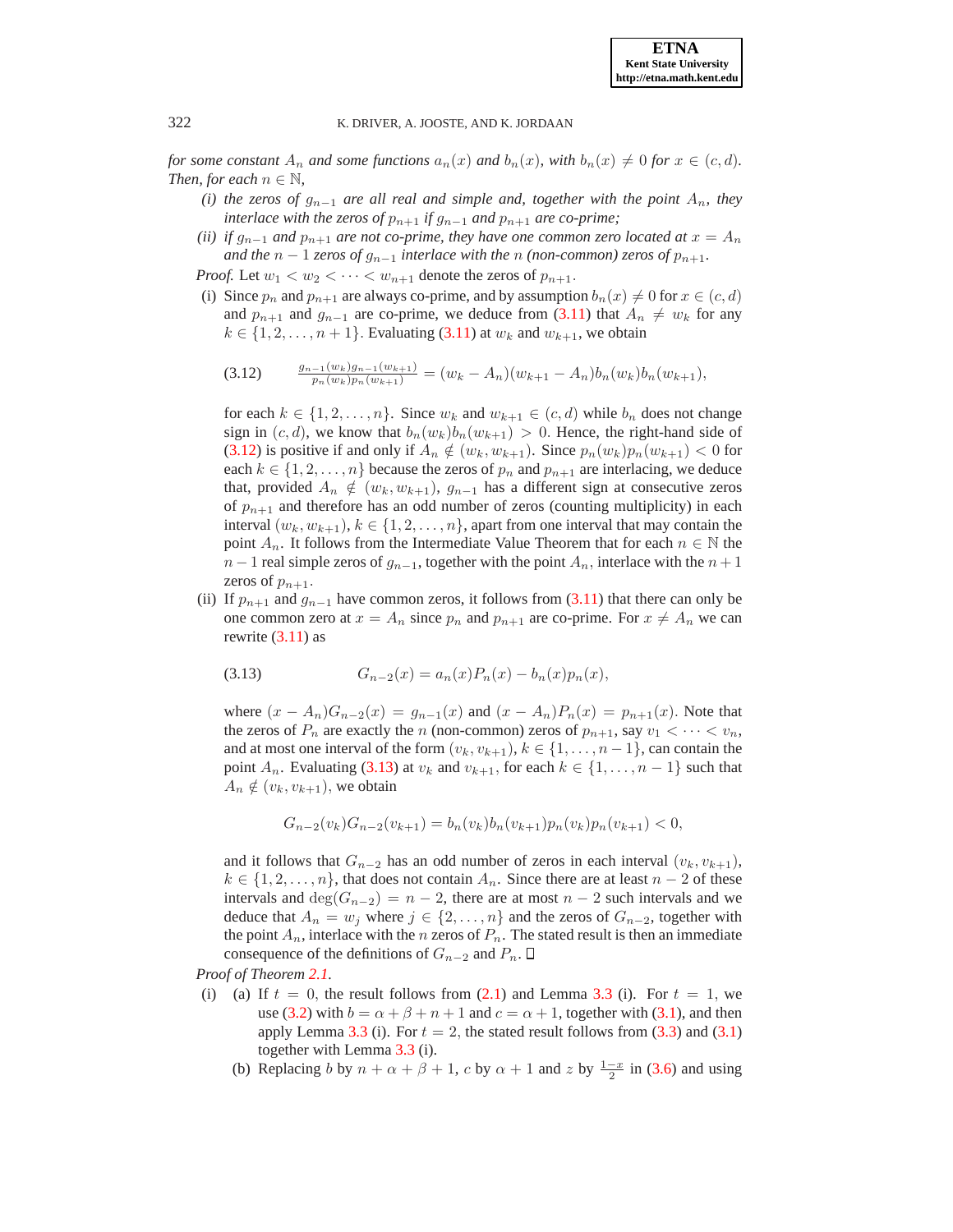## $(3.1)$ , we obtain

$$
\begin{split} &\left(x - \frac{n^2 + (2\alpha + \beta + 4) - (\alpha + 2)(\alpha - \beta)}{(n + \alpha + 2)(n + \alpha + \beta + 2)}\right) P_n^{\alpha, \beta}(x) \\ &= \frac{(n + 1)A(x)}{(n + \alpha + 1)(n + \alpha + 2)(n + \alpha + \beta + 2)} P_{n+1}^{\alpha, \beta}(x) + \frac{(1 - x)^3 (2n + \alpha + \beta + 2)(n + \beta)}{4(n + \alpha + 1)(n + \alpha + 2)} P_{n-1}^{\alpha + 3, \beta}(x), \end{split}
$$

where  $A(x) = n(n+\beta)(x-1) + 2(\alpha+1)(\alpha+2)$ . Lemma [3.3](#page-4-2) (i) then yields the result.

(c) From  $(3.10)$  and  $(3.1)$  we have

$$
\begin{split} \left(x-\frac{2n^2-(\alpha+3)(\alpha-\beta)+2n(\alpha+\beta+3)}{C_n}\right)P_n^{\alpha,\beta}(x)\\ =\frac{-(n+1)B(x)}{2(n+\alpha+1)(\alpha+2)C_n}P_{n+1}^{\alpha,\beta}(x)+\frac{(1-x)^4D_n}{8(n+\alpha+1)(\alpha+2)C_n}P_{n-1}^{\alpha+4,\beta}(x), \end{split}
$$

where

$$
C_n = 2n(n + \alpha + \beta + 3) + (\alpha + 3)(\alpha + \beta + 2),
$$
  
\n
$$
D_n = (2n + \alpha + \beta + 2)(n + \beta)(n + \alpha + \beta + 2)(n + \alpha + \beta + 3),
$$

and  $B(x)$  is a polynomial of degree 2 in x which depends on n,  $\alpha$ , and  $\beta$ . The result follows from Lemma [3.3](#page-4-2) (i).

(ii) This follows immediately from Lemma  $3.3$  (ii) and the proofs of Theorem  $2.1$  (i) (a) to  $(c)$ .  $\square$ 

*Proof of Theorem [2.6.](#page-2-0)*

(i) (a) The case when  $j = k = 1$  will be proved in Theorem [2.9.](#page-3-2) For  $j = k = 2$ , [\(3.8\)](#page-4-6) and [\(3.1\)](#page-3-1) yield

$$
\begin{aligned} \left(x - \frac{\beta - \alpha}{\alpha + \beta + 2}\right) P_n^{\alpha, \beta}(x) \\ &= \frac{2(n+1)C(x)}{(n+\alpha+1)(n+\beta+1)(\alpha+\beta+2)} P_{n+1}^{\alpha, \beta}(x) + E_n (1-x^2)^2 P_{n-1}^{\alpha+2, \beta+2}(x), \end{aligned}
$$

where

$$
E_n = \frac{(n+\alpha+\beta+2)(n+\alpha+\beta+3)(2n+\alpha+\beta+2)}{8(n+\alpha+1)(n+\beta+1)(\alpha+\beta+2)}
$$

and  $C(x)$  is a polynomial of degree 2 in x which depends on n,  $\alpha$  and  $\beta$ . The result follows from Lemma [3.3](#page-4-2) (i).

For  $j = 1, k = 2$ , the mixed recurrence relation

$$
\begin{aligned} &\left(x + \frac{n + \alpha - \beta}{n + \alpha + \beta + 2}\right) P_n^{\alpha, \beta}(x) \\ &= \frac{(n(x+1) + 2\beta + 2)(n+1)}{(n + \alpha + \beta + 2)(n + \beta + 1)} P_{n+1}^{\alpha, \beta}(x) - \frac{(x+1)^2(x-1)(2n + \alpha + \beta + 2)}{4(n + \beta + 1)} P_{n-1}^{\alpha + 1, \beta + 2}(x) \end{aligned}
$$

is obtained from  $(3.1)$  together with  $(3.4)$ . Lemma  $3.3$  (i) then yields the stated result.

For  $j = 2, k = 1$ , the result follows from the symmetry property [\(2.2\)](#page-2-1). (b) From  $(3.1)$  and  $(3.9)$ , we obtain the mixed recurrence relation

$$
\begin{split}\n&\left(x - \frac{n^2 - (\alpha + 2)(\alpha - \beta) + n(\alpha + \beta + 3)}{n^2 + n(\alpha + \beta + 3) + (\alpha + 2)(\alpha + \beta + 2)}\right) P_n^{\alpha, \beta}(x) \\
&= \frac{4(\alpha + 1)(\alpha + 2) + (3\alpha - \beta + 4)n - 2nx(n + 2\alpha + 3) + nx^2(2n + \alpha + \beta + 2)}{2(n + \alpha + 1)(n^2 + (\alpha + 2)(\alpha + \beta + 2) + n(\alpha + \beta + 3))} (n + 1) P_{n+1}^{\alpha, \beta}(x) \\
&+ \frac{n(1-x)^3(1+x)(n + \alpha + \beta + 2)(n + \alpha + \beta + 3)(2n + \alpha + \beta + 2)}{8n(n^2 + (\alpha + 2)(\alpha + \beta + 2) + n(\alpha + \beta + 3))(n + \alpha + 1)} P_{n-1}^{\alpha + 3, \beta + 1}(x),\n\end{split}
$$

and Lemma [3.3](#page-4-2) (i) then yields the stated result.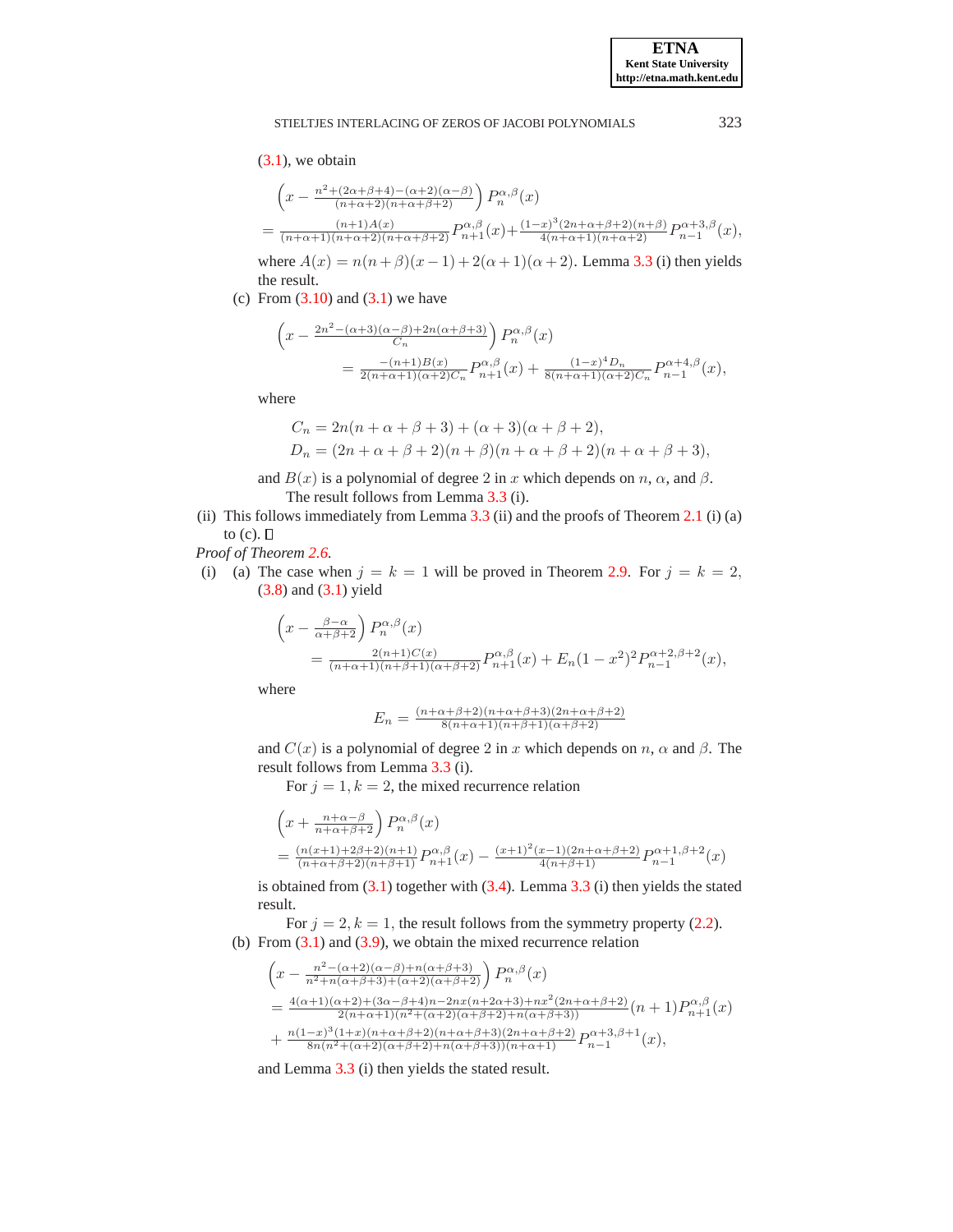(c) This follows directly from the symmetry property [\(2.2\)](#page-2-1).

(ii) This follows from Lemma [3.3](#page-4-2) (ii) and the proofs of Theorem [2.6](#page-2-0) (i) (a) to (c).  $\Box$ We omit the proof of Theorem [2.7](#page-2-2) which follows exactly the same reasoning as the proofs of Theorems [2.1](#page-1-0) and [2.6.](#page-2-0)

*Proof of Theorem [2.9.](#page-3-2)*

(i) We use the mixed recurrence relations

$$
(3.14)
$$

<span id="page-7-0"></span>
$$
(1 - x^2) P_{n-1}^{\alpha+1,\beta+1}(x) = 2\left(x + \frac{\alpha-\beta}{2n+\alpha+\beta+2}\right) P_n^{\alpha,\beta}(x) - \frac{4(n+1)}{2n+\alpha+\beta+2} P_{n+1}^{\alpha,\beta}(x)
$$

and

<span id="page-7-1"></span>
$$
(3.15) \quad (1-x^2) P_n^{\alpha+1,\beta+1}(x) =
$$
  

$$
\frac{2}{n+\alpha+\beta+2} \left( \frac{2(n+\beta+1)(n+\alpha+1)}{2n+\alpha+\beta+2} P_n^{\alpha,\beta}(x) - (n+1) \left( x - \frac{\alpha-\beta}{2n+\alpha+\beta+2} \right) P_{n+1}^{\alpha,\beta}(x) \right),
$$

which can be obtained from  $(3.1)$ ,  $(3.5)$ , and  $(3.7)$ . We prove our result by induction on  $k$ .

For  $k = 1$ , equation [\(2.3\)](#page-3-3) is the same as equation [\(3.14\)](#page-7-0) with  $H_0(x) = -1$ ,  $G_1(x) = \frac{1}{2} ((2n + \alpha + \beta + 2)x + \alpha - \beta)$  and  $Q_{n,1} = \frac{1}{4}(2n + \alpha + \beta + 2)$ . Therefore,  $(2.3)$  holds for  $k = 1$ .

Next, we assume that the result holds for  $m = 1, 2, \dots, k$ , i.e we assume that (3.16)

<span id="page-7-2"></span>
$$
(1-x^2)^m Q_{n,m} P_{n-m}^{\alpha+m,\beta+m}(x) = (n+1)H_{m-1}(x) P_{n+1}^{\alpha,\beta}(x) + G_m(x) P_n^{\alpha,\beta}(x),
$$

with  $G_m$  and  $H_m$  polynomials of degree m and  $Q_{n,m} = \frac{(n+\alpha+\beta+2)_{m-1}(2n+\alpha+\beta+2)}{2^{2m}}$ for  $m = 1, 2, ..., k$ .

For  $m = k + 1$ , the left-hand side of [\(2.3\)](#page-3-3) is equal to

$$
(1-x^2)^{k+1}Q_{n,k+1}P_{n-k-1}^{\alpha+k+1,\beta+k+1}(x),
$$

and, applying  $(3.14)$  and  $(3.15)$ , a straightforward calculation shows that this equals

$$
G_{k+1}(x)P_n^{\alpha,\beta}(x) + (n+1)H_k(x)P_{n+1}^{\alpha,\beta}(x)
$$

with

$$
H_k(x) = \frac{-n}{2} \left( x - \frac{\alpha - \beta}{2n + \alpha + \beta + 2} \right) H_{k-1}(x) - \frac{n + \alpha + \beta + 2}{2n + \alpha + \beta + 2} G_k(x)
$$

and

$$
G_{k+1}(x)=\tfrac{n(n+\alpha+1)(n+\beta+1)}{2n+\alpha+\beta+2}H_{k-1}(x)+\tfrac{n+\alpha+\beta+2}{2}\left(x+\tfrac{\alpha-\beta}{2n+\alpha+\beta+2}\right)G_k(x),
$$

which is the right-hand side of [\(2.3\)](#page-3-3) for  $m = k + 1$ . It follows that [\(3.16\)](#page-7-2) holds for  $m = k + 1$ , and the result follows by induction on k.

(ii) We note that  $D^k[P_n^{\alpha,\beta}] = \frac{1}{2^k}(n+\alpha+\beta+1)_k P_{n-k}^{\alpha+k,\beta+k}$ , where  $D^k$  denotes the *k*-th derivative [\[13,](#page-9-0) p. 63]. From [\(2.3\)](#page-3-3), provided  $P_{n+1}^{\alpha,\beta}(x) \neq 0$ , we have

<span id="page-7-3"></span>
$$
(3.17) \qquad \frac{(1-x^2)^k Q_{n,k} P_{n-k}^{\alpha+k,\beta+k}(x)}{P_{n+1}^{\alpha,\beta}(x)} = (n+1)H_{k-1}(x) + \frac{G_k(x) P_n^{\alpha,\beta}(x)}{P_{n+1}^{\alpha,\beta}(x)}.
$$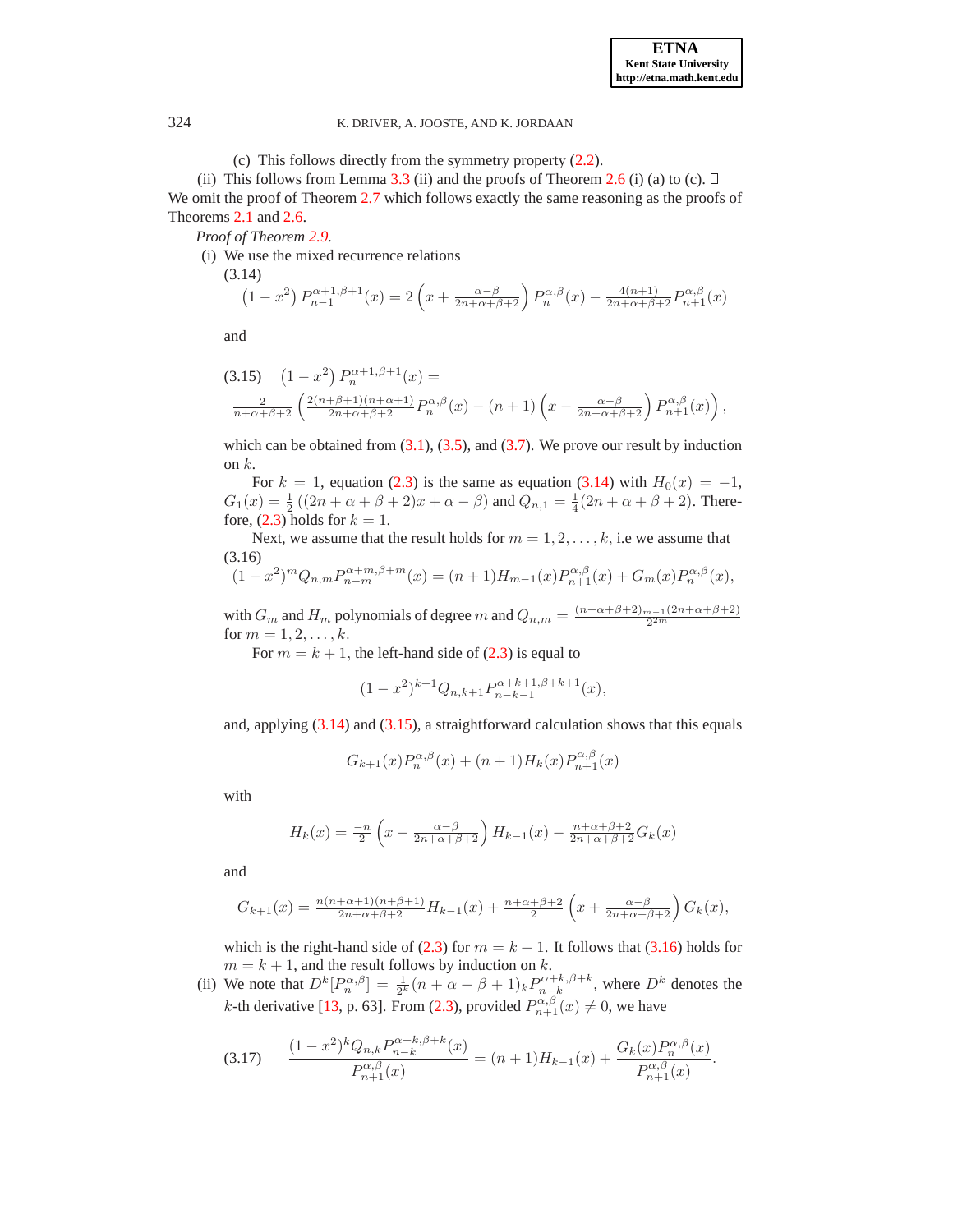#### STIELTJES INTERLACING OF ZEROS OF JACOBI POLYNOMIALS 325

Now, if  $w_1 < w_2 < \cdots < w_{n+1}$  are the zeros of  $P_{n+1}^{\alpha,\beta}$ , we have

$$
\frac{P_n^{\alpha,\beta}(x)}{P_{n+1}^{\alpha,\beta}(x)} = \sum_{j=1}^{n+1} \frac{A_j}{x - w_j}
$$

where  $A_i > 0$  for each  $j \in \{1, ..., n+1\}$  [\[13](#page-9-0), Theorem 3.3.5]. Therefore [\(3.17\)](#page-7-3) can be written as

(3.18)

<span id="page-8-4"></span>
$$
\frac{(1-x^2)^k Q_{n,k} P_{n-k}^{\alpha+k,\beta+k}(x)}{P_{n+1}^{\alpha,\beta}(x)}=(n+1)H_{k-1}(x)+\sum_{j=1}^{n+1}\frac{G_k(x)A_j}{x-w_j},\quad x\neq w_j.
$$

Since  $P_{n+1}^{\alpha,\beta}$  and  $P_n^{\alpha,\beta}$  are always co-prime while  $P_{n+1}^{\alpha,\beta}$  and  $P_{n-k}^{\alpha+k,\beta+k}$  are co-prime by assumption, it follows from [\(2.3\)](#page-3-3) that  $G_k(w_j) \neq 0$  for any  $j \in \{1, 2, \ldots, n+1\}.$ Suppose that  $G_k$  does not change sign in  $I_j = (w_j, w_{j+1})$  where  $j \in \{1, 2, ..., n\}$ . Since  $A_j > 0$  and the polynomial  $H_{k-1}$  is bounded on  $I_j$  while the right hand side of [\(3.18\)](#page-8-4) takes arbitrarily large positive and negative values, it follows that  $P_{n-k}^{\alpha+k,\beta+k}$  must have an odd number of zeros in each interval in which  $G_k$  does not change sign. Since  $G_k$  is of degree k, there are at least  $n - k$  intervals  $(w_j, w_{j+1})$ ,  $j \in \{1, \ldots, n\}$  in which  $G_k$  does not change sign, and so each of these intervals must contain exactly one of the  $n - k$  real, simple zeros of  $P_{n-k}^{\alpha+k,\beta+k}$ . We deduce that the k zeros of  $G_k$  are real and simple and, together with the zeros of  $P_{n-k}^{\alpha+k,\beta+k}$ , interlace with the  $n+1$  zeros of  $P_{n+1}^{\alpha,\beta}$ .

(iii) Assume that  $P_{n+1}^{\alpha,\beta}$  and  $P_{n-k}^{\alpha+k,\beta+k}$  have r common zeros. From [\(2.3\)](#page-3-3), it follows that if  $P_{n-k}^{\alpha+k,\beta+k}$  and  $P_{n+1}^{\alpha,\beta}$  have any common zeros, these must also be zeros of  $G_k$ since  $P_n^{\alpha,\beta}$  and  $P_{n+1}^{\alpha,\beta}$  are co-prime. It follows that  $r \le \min\{k, n-k\}$  and there are at least  $(n - 2r)$  open intervals  $I_j = (w_j, w_{j+1})$  with endpoints at successive zeros  $w_j$  and  $w_{j+1}$  of  $P_{n+1}^{\alpha,\beta}$  where neither  $w_j$  or  $w_{j+1}$  is a zero of  $P_{n-k}^{\alpha+k,\beta+k}$  or  $G_k(x)$ . If  $G_k$  does not change sign in an interval  $I_j = (w_j, w_{j+1})$ , it follows from [\(3.18\)](#page-8-4), since  $A_j > 0$  and  $H_{k-1}$  is bounded while the right hand side takes arbitrarily large positive and negative values for  $x \in I_j$ , that  $P_{n-k}^{\alpha+k,\beta+k}$  must have an odd number of zeros in that interval. Since this applies to at least  $(n - 2r)$  intervals  $I_j$  and  $P_{n-k}^{\alpha+k,\beta+k}$  has exactly  $(n-k-r)$  simple zeros that are not zeros of  $P_{n+1}^{\alpha,\beta}$  while  $G_k$ has at most  $(k - r)$  zeros that are not zeros of  $P_{n+1}^{\alpha,\beta}$ , it follows that there must be exactly  $(n - 2r)$  intervals  $I_j = (w_j, w_{j+1})$  with endpoints at successive zeros  $w_j$ and  $w_{j+1}$  of  $P_{n+1}^{\alpha,\beta}$  where neither  $w_j$  or  $w_{j+1}$  is a zero of  $P_{n-k}^{\alpha+k,\beta+k}$ . This implies that the common zeros of  $P_{n+1}^{\alpha,\beta}$  and  $P_{n-k}^{\alpha+k,\beta+k}$  cannot be two consecutive zeros of  $P_{n+1}^{\alpha,\beta}$ , and the stated result now follows using the same argument as in (ii).

#### REFERENCES

- <span id="page-8-3"></span>[1] G. ANDREWS, R. ASKEY, AND R. ROY, *Special Functions*, Encyclopedia of Mathematics and its Applications, 71, Cambridge University Press, Cambridge, 1999.
- <span id="page-8-2"></span>[2] R. ASKEY, *Graphs as an aid to understanding special functions*, in Asymptotic and Computational Analysis, Lect. Notes Pure Appl. Math., 124 (1990), pp. 3–33.
- <span id="page-8-0"></span>[3] A. F. BEARDON, *The theorems of Stieltjes and Favard*, Comput. Methods Funct. Theory, 11 (2011), pp. 247– 262.
- <span id="page-8-1"></span>[4] C. DE BOOR AND E. B. SAFF, *Finite sequences of orthogonal polynomials connected by a Jacobi matrix*, Linear Algebra Appl., 75 (1986), p. 43–55.